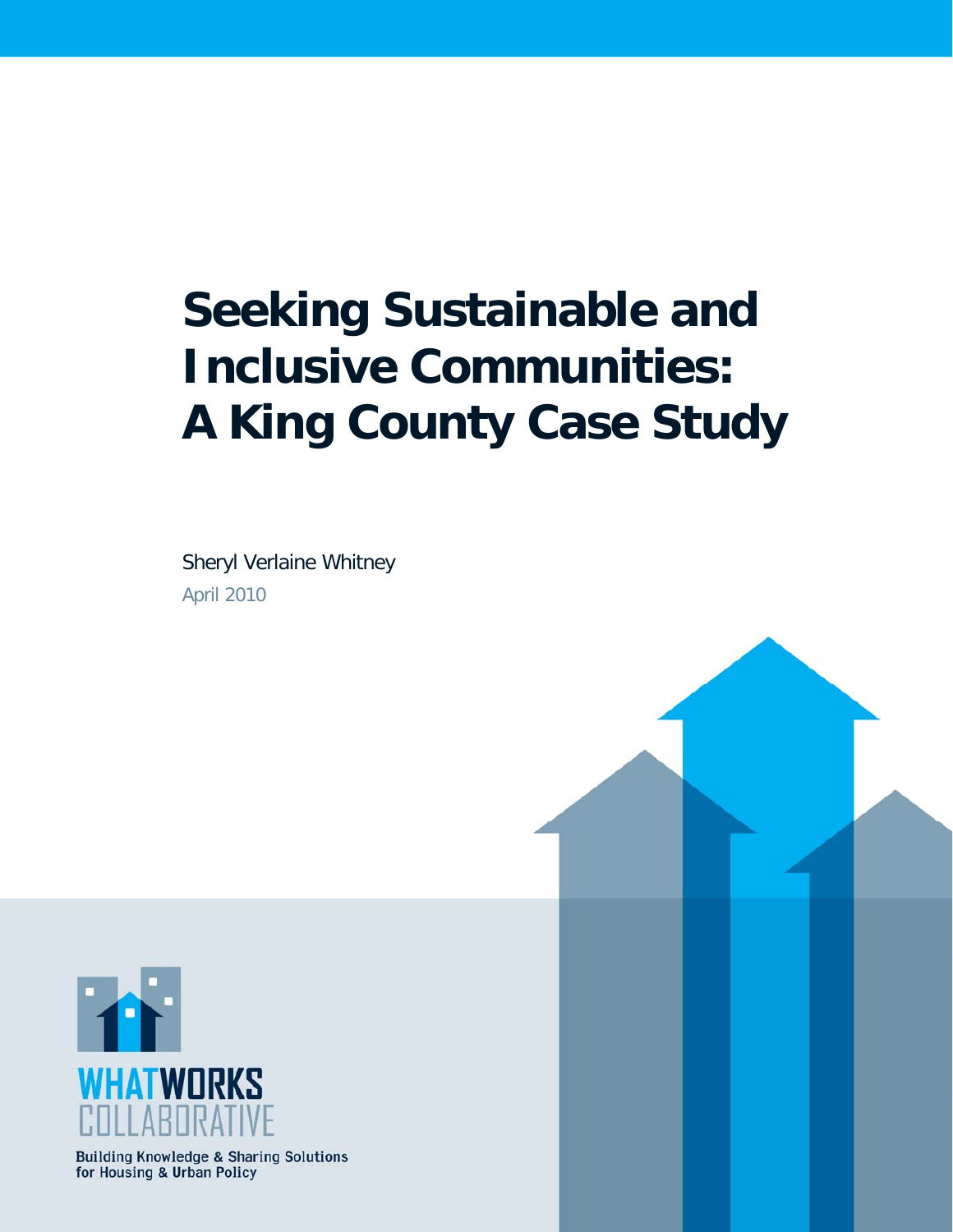#### About the Author

#### Sheryl Verlaine Whitney Former King County Deputy Executive

For nearly two decades, Sheryl Whitney was a public servant in King County government where she advanced to the highest management position within the Executive Branch. She served as Deputy County Executive to Ron Sims from 2002 - 2009. As a senior advisor, Sheryl participated in the development of transformative initiatives including equity and social justice, sustainable housing, climate change, rural area services and program performance measurement and accountability. King County has over 13,500 employees and a wide range of business lines including transit, public health, jails, elections, natural resources, permitting and administrative services.

Sheryl has a passion for child welfare and advocacy within the foster care system. She is a former employee of the Casey Family Program and currently serves as a dependency Court Appointed Special Advocate (CASA). Sheryl has a Masters degree in International Economic Development from American University in Washington, D.C., a Bachelors degree in International Studies from the Jackson School of the University of Washington, and a certificate in Executive Leadership from Seattle University.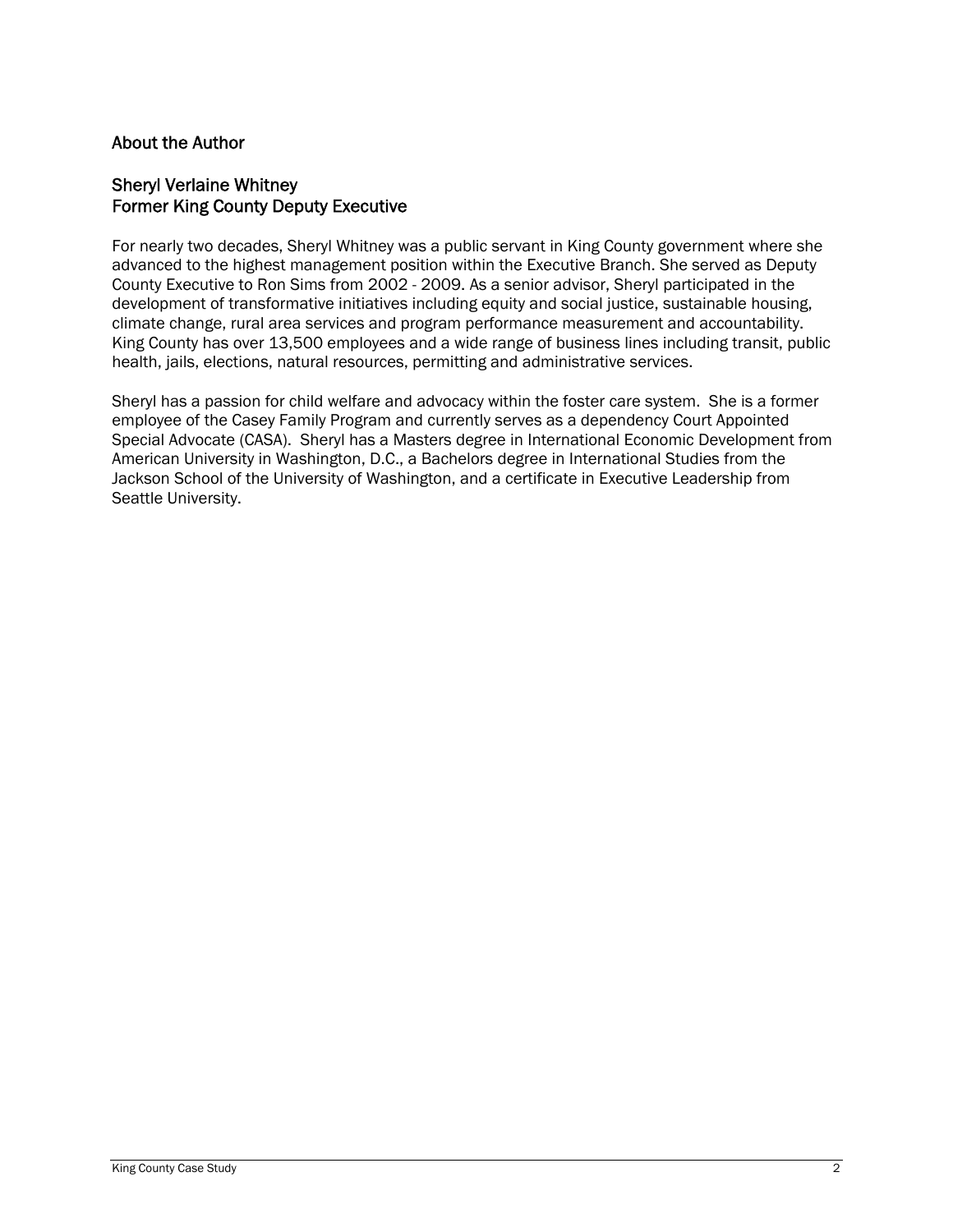# Seeking Sustainable and Inclusive Communities: A King County Case Study

What if all residents of King County had the same opportunities regardless of race, ethnicity, gender, immigration status, sexual orientation or disability?

What if all residents of King County had the opportunity to receive the same quality education, the same access to basic health care, the same opportunities to work for a living wage, the same access to affordable housing, the same ability to live in safe neighborhoods, and the same opportunity to enjoy the natural environment?

A new, better, and very different King County would emerge. We can be the catalyst for this change.

—Former King County Executive Ron Sims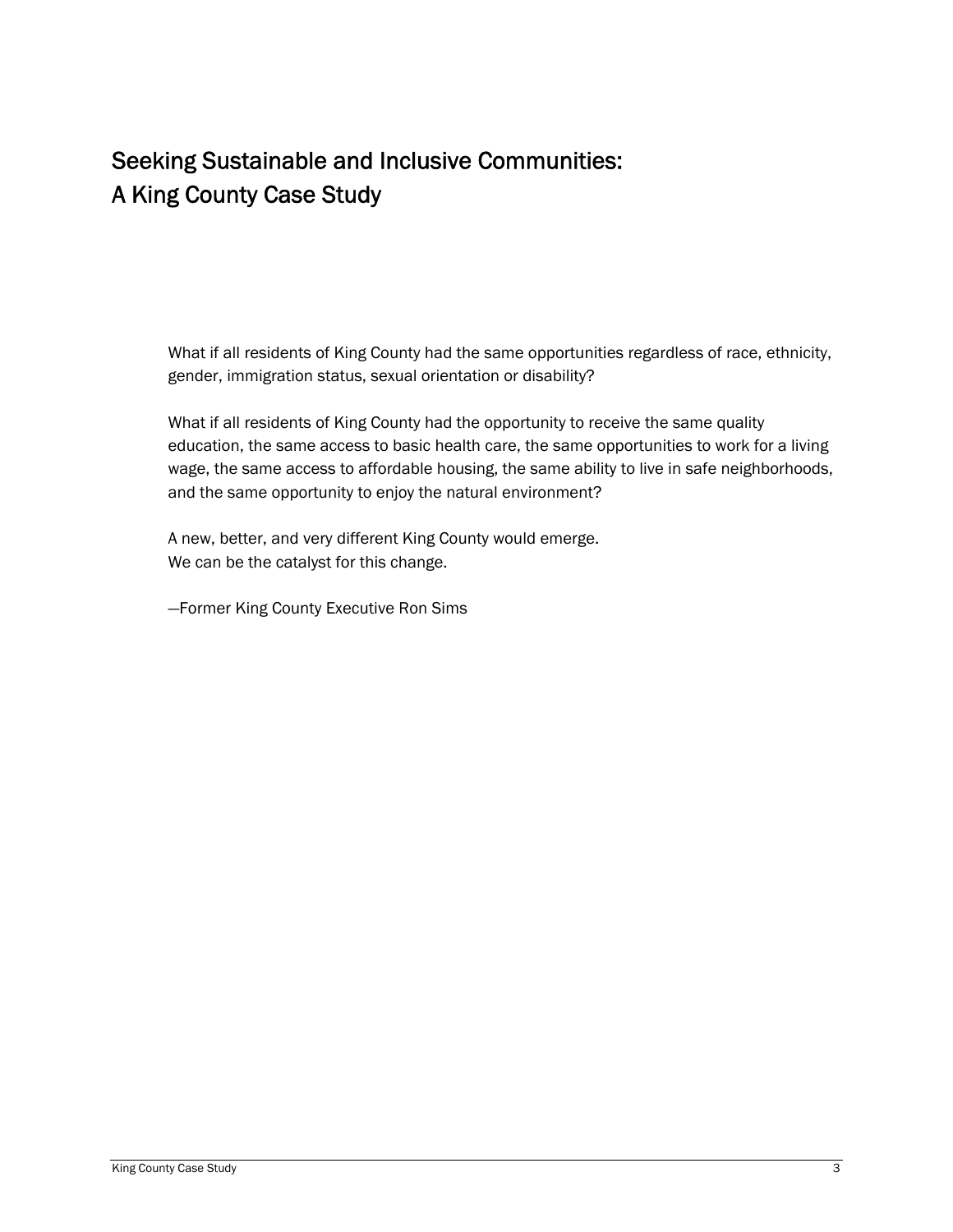#### **Overview**

This is a story about a business decision. It will be told through a discussion of lakes, streams, trees, and clean air, as well as children, doctors, schools, and jails. It will sound like a community's passionate desire to reclaim its natural environment and its human capital—but in the end, it is about a region's ability to stay competitive in a rapidly changing world.

In the mid-1990s, the Puget Sound region faced a series of daunting realities: the influx of talent that fed a diversifying and growing local economy also lead to rapid land development, which was taking a toll on the environment. While many residents were earning a comfortable living in software development, international trade, e-commerce, and aviation, a growing number of people were falling further behind and adding to the poverty census.

What follows is a discussion of steps King County government took toward easing the strain on the land, water, and air and how this environmental movement became wedded to issues of equity and social justice. What was clear to County elected officials in the mid-1990s was that the region was on an unsustainable path with potentially dire consequences not just for the environment and the health of its residents but for its economic future. Ultimately, this economic imperative helped break through organizational barriers and forged a multidisciplinary approach toward the creation of healthy, equitable, and sustainable communities and neighborhoods in the central Puget Sound region.

# King County: A Case Study



Figure 1. King County, Washington

Source: King County website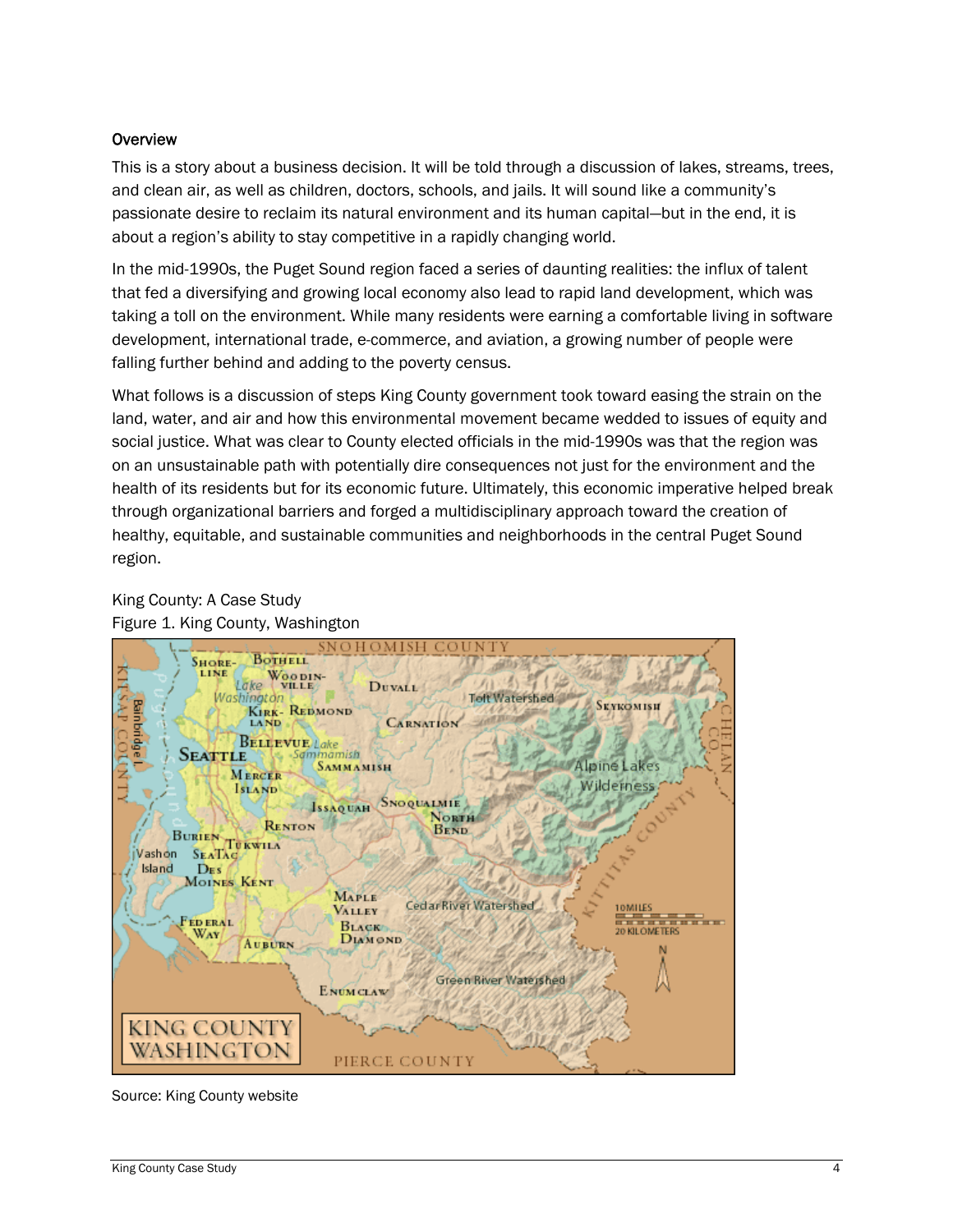King County is the 14th most populous county in the United States. It has over 1.8 million residents with 39 cities and towns—the largest being Seattle, Washington. The County is made up of a diverse landscape of vibrant cities, low-density rural development, healthy farmland, and working forests.

From the Cascade Mountains to rare and sensitive lowland wetlands, King County possesses a wide array of habitats. Its 6,000 square kilometers are home to 620 kilometers of marine coastline and more than 18,000 kilometers of rivers and streams. The preservation of this diverse expanse has significant economic importance, but it is also at the core of the Pacific Northwest culture. <sup>[1](#page-4-0)</sup>

*"Every part of this earth is sacred to my people. Every shining pine needle, every sandy shore, every mist in the woods, every clearing and humming insect is holy in the memory and experience of my people." Chief Seattle, 1854*

The reverence for the environment that was handed down from the First People of the Puget Sound region lives on in the current residents. Through art, place names, and the salmon fishing industry, symbols of native environmental teachings are present throughout the area's day-to-day life.



Figure 2: Northwest Native American Images As Seen in Daily Northwest Life

Image: courtesy of Richard Shorty Source: City of Seattle



Today the demographics of King County are significantly different from Chief Seattle's era with whites making up 70 percent of the population. Within the ethnic minority population, however, there is tremendous diversity and a richness of cultural traditions that influence the character and attitudes of the region far beyond their numbers. Asian/Pacific Islanders make up 13 percent of the population while Latinos are 7 percent, blacks are 6 percent, people of mixed race are 3 percent, and Native Americans are 1 percent. There are 150 languages spoken within the walls of the region's schools. The Muckleshoot and Snoqualmie Indian Reservations lie within the county boarders and relate to local and state governments as a sovereign nation and a partner on many issues—most significantly those relating to fishing rights and the health of the environment.

<span id="page-4-0"></span> 1 ICLEI Local Action for Biodiversity, Durban Commitment Ceremony, Sheryl V. Whitney presenter, Durban, South Africa September 8, 2008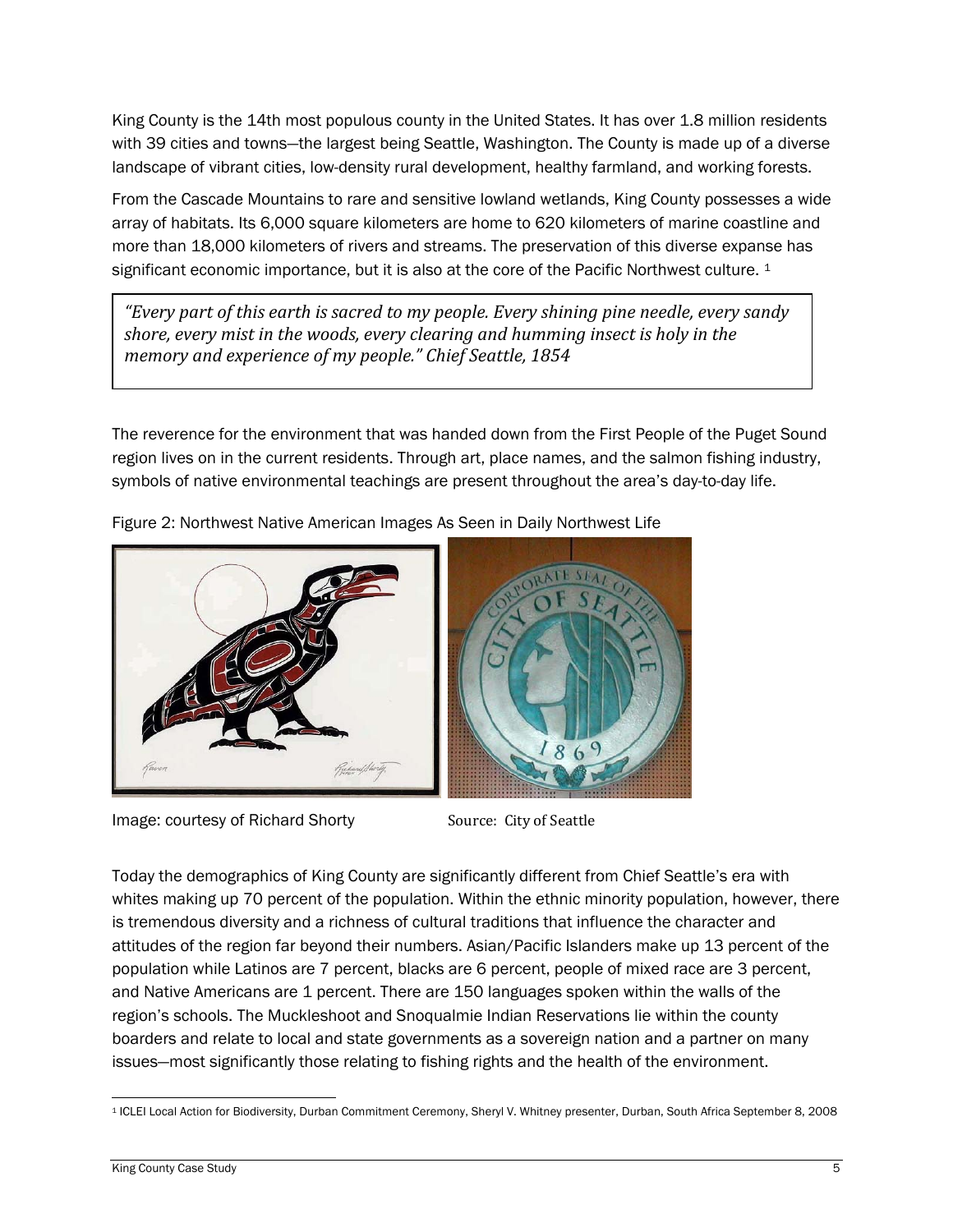#### A Policy Framework for the Environment

In 1964, King County developed its first [Comprehensive Plan](http://www.kingcounty.gov/property/permits/codes/growth/CompPlan.aspx), the focus of which was to guide development in unincorporated areas; however, it did nothing to combat sprawl. The plan was significantly updated in 1985 as regional growth began to take a toll on open spaces, farmland, and forests. This plan identified an urban growth area (UGA), established the Agriculture Production and the Forest Production Districts, and significantly down zoned the rural area. Population growth also drove up the cost of public service provision and dramatically increasing the cost of housing and energy. The desire to maintain the central Sound's natural beauty and avoid the kind of sprawl that had become prevalent in Southern California was also at the heart of the county's planning efforts.

In 1990, the Washington State Legislature passed the [Growth Management Act](http://www.commerce.wa.gov/_CTED/documents/ID_2809_Publications.pdf) (GMA) as a way to further protect the character, environment, and quality of life for Washington residents. The GMA requires the state's most populous and fastest growing counties and their cities to prepare comprehensive land use plans that anticipate growth and its impact for a 20-year period.

King County and its cities developed the King County Countywide Planning Policies in 1992 to meet the GMA requirements and to coordinate planning among all of its jurisdictions. These policies establish an urban growth area within the western third of King County, where most growth and development is projected to occur. Policy goals include reducing urban sprawl, protecting rural areas, and more efficiently providing roads, parks, and other services.

These policies and plans have not been immune to controversy. Restrictions on private land development have been the subject of numerous heated public hearings and kitchen table discussions. County land use planners have spent countless hours working with community groups and city elected officials to develop GMA planning guidelines that attempt to balance private rights with the best available environmental science.

Currently, the County's Comprehensive Plan undergoes updates every four years. Three new framework policies, which were introduced in the 2008 plan, include (1) health, equity, social, and environmental justice; (2) climate change; and (3) performance measurement.

#### Studying the Links between the Environment and Public Health

King County began a significant new chapter in 2001 when it commissioned a study by Frank and Company out of Atlanta, Georgia, to study Land Use, Transportation, Air Quality and Health (LUTAQH, now known as [HealthScape\)](http://your.kingcounty.gov/healthscape/publications.aspx). This study is the first of its kind for a local government. Working in collaboration with the Neighborhood Quality of Life study and the Center for Clean Air Policy, the study establishes a baseline of measures for land use, transportation investment, and travel choices and explores how these factors are associated with air quality, climate change, and health. The major findings of the HealthScape study follow: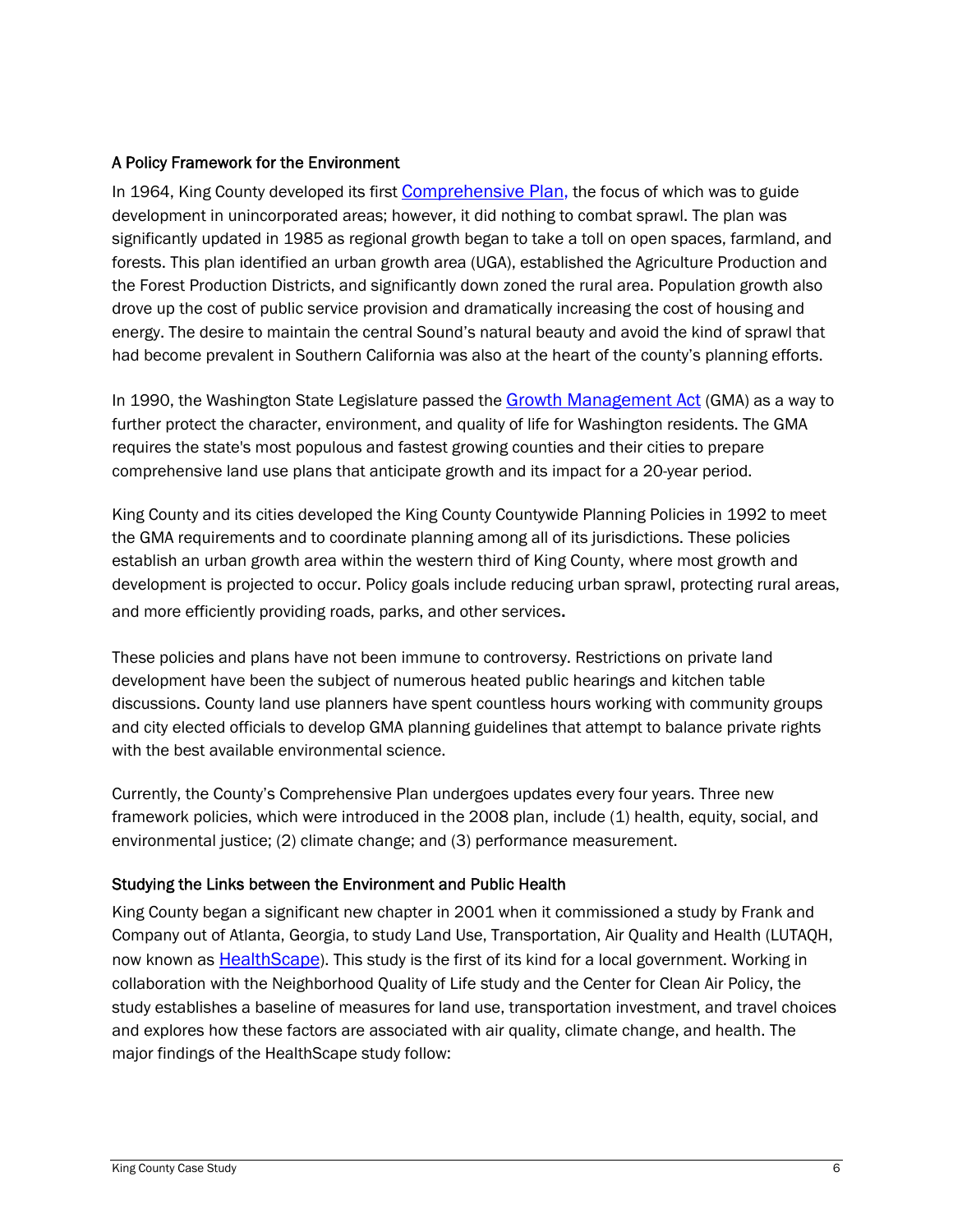- 1. Whether the goal is to increase transportation efficiency, reduce automobile dependence, or improve regional air quality and health, the study shows that compact development, a wide variety of land uses close to home and work, and a connected street network with pedestrian facilities can help achieve all of these goals.
- 2. Residents walk more in neighborhoods that provide a wide variety of retail services and where connections to such services are facilitated through a connected street network.
- 3. Transit and walking are highly synergistic. Transit use was observed to be the highest in locations where walking was the most prevalent. Conversely, the choice to walk is highest where the convenience and efficiency of transit is the greatest.
- 4. Residents in the most interconnected areas of the county travel 26 percent fewer vehicle miles per day than those that live in the most sprawling areas of the county.



Figure 3. Disconnected, Vehicle Dependent Zone vs. Connected Community Development

*Source:* King County Department of Transportation and Lawrence A. Frank & Co., *LUTAQH Executive Summary*, 4[[Q: If this line is a requirement for reproducing the image, then ignore these edits.]]

5. Increased residential density, street connectivity, and land use mix near home and work are associated with significantly lower per capita vehicle emissions; in particular, fewer nitrogen oxides (NOx) and volatile organic compounds (VOCs), which react in sunlight and form harmful ozone, and fewer greenhouse gas emissions, which contribute to global warming, are released.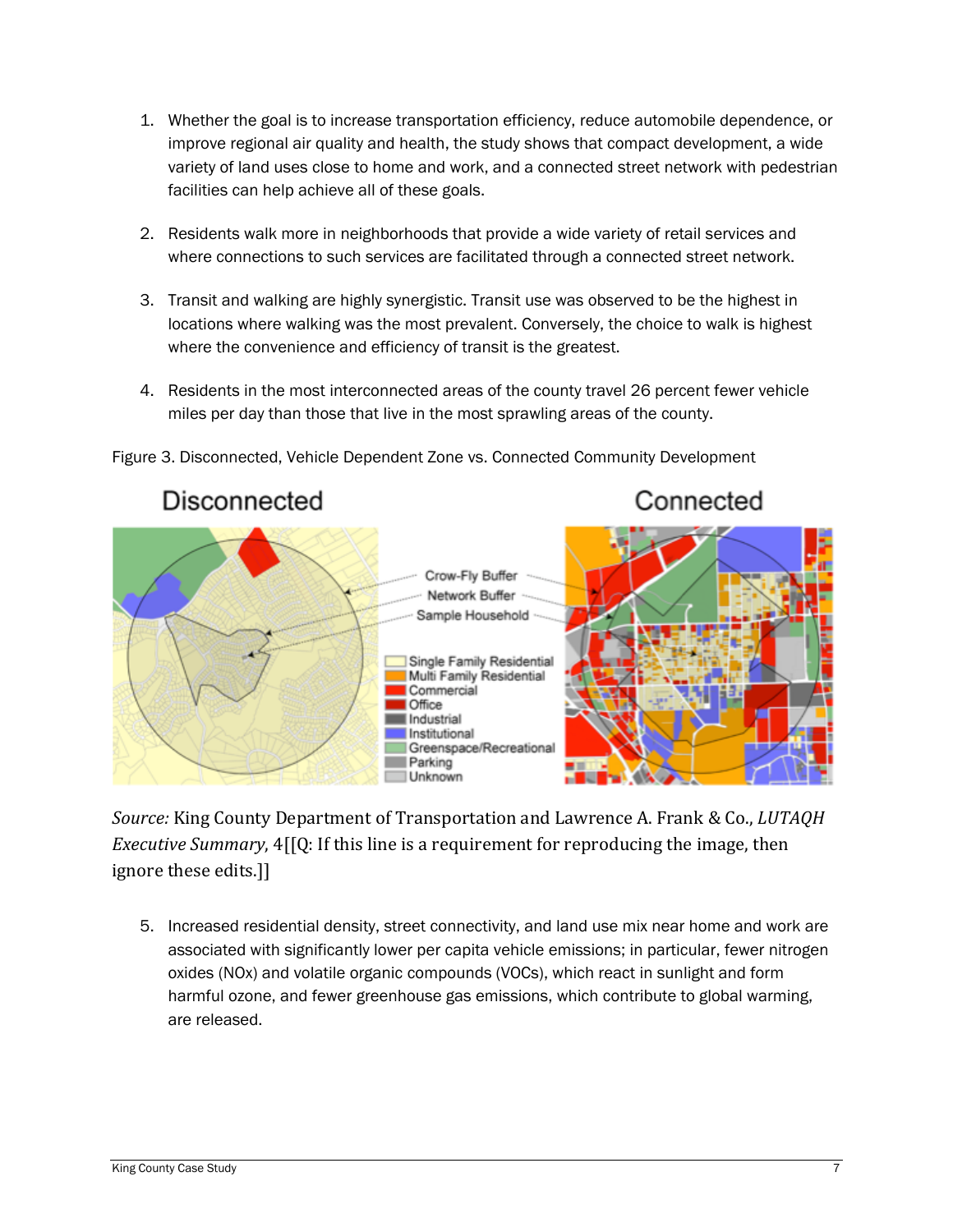

Figure 4. Inverse Relationship Between Connected Community Development and Harmful Emissions

*Source:* Chart courtesy of King County Department of Transportation and Lawrence A. Frank & Co., *LUTAQH Executive Summary,* 8

6. Residents of the most walkable areas of King County were less likely to be overweight or obese and more likely to report being physically active. Preliminary results suggest that residents of the most walkable communities within the county are more likely to meet the 30 minutes per day of moderate activity recommended by the U.S. Surgeon General. <sup>[2](#page-7-0)</sup>

From the results of this study, King County developed a [Transportation Programming Tool](http://www.kingcounty.gov/transportation/HealthScape/Tools.aspx#tpt) and a [Development Impact Assessment](http://www.kingcounty.gov/transportation/HealthScape/Tools.aspx#tpt) to allow transportation and land use planners to anticipate the impacts and benefits of various planning options. Moreover, this study was a catalyst for county agencies to harness the power of interdisciplinary work teams in holistic community problem solving.

## The Final Overlay: Equity and Social Justice

As King County government is beginning to fully embrace the power of cross-disciplinary work teams, former King County Executive Ron Sims met with members of his senior staff to discuss the contents of a new report developed by the Dellums Commission and published by the Joint Center for Political and Economic Studies. In *[A Way Out: Creating Partners for Our Nation's Prosperity by Expanding Life](http://www.jointcenter.org/hpi/files/manual/A%20Way%20Out.pdf)  [Paths of Young Men of Color](http://www.jointcenter.org/hpi/files/manual/A%20Way%20Out.pdf)*, the Dellums Commission found that 25 years of "get tough" policies have failed young men of color and that dramatic change was needed. According to the report, deindustrialization, de-unionization, a decline in jobs and wages for the working class, ineffective

<span id="page-7-0"></span> <sup>2</sup> Lawrence Frank & Co., Inc., et al. A Study of Land Use, Transportation, Air Quality and Health in King County, WA, Final Report 2005.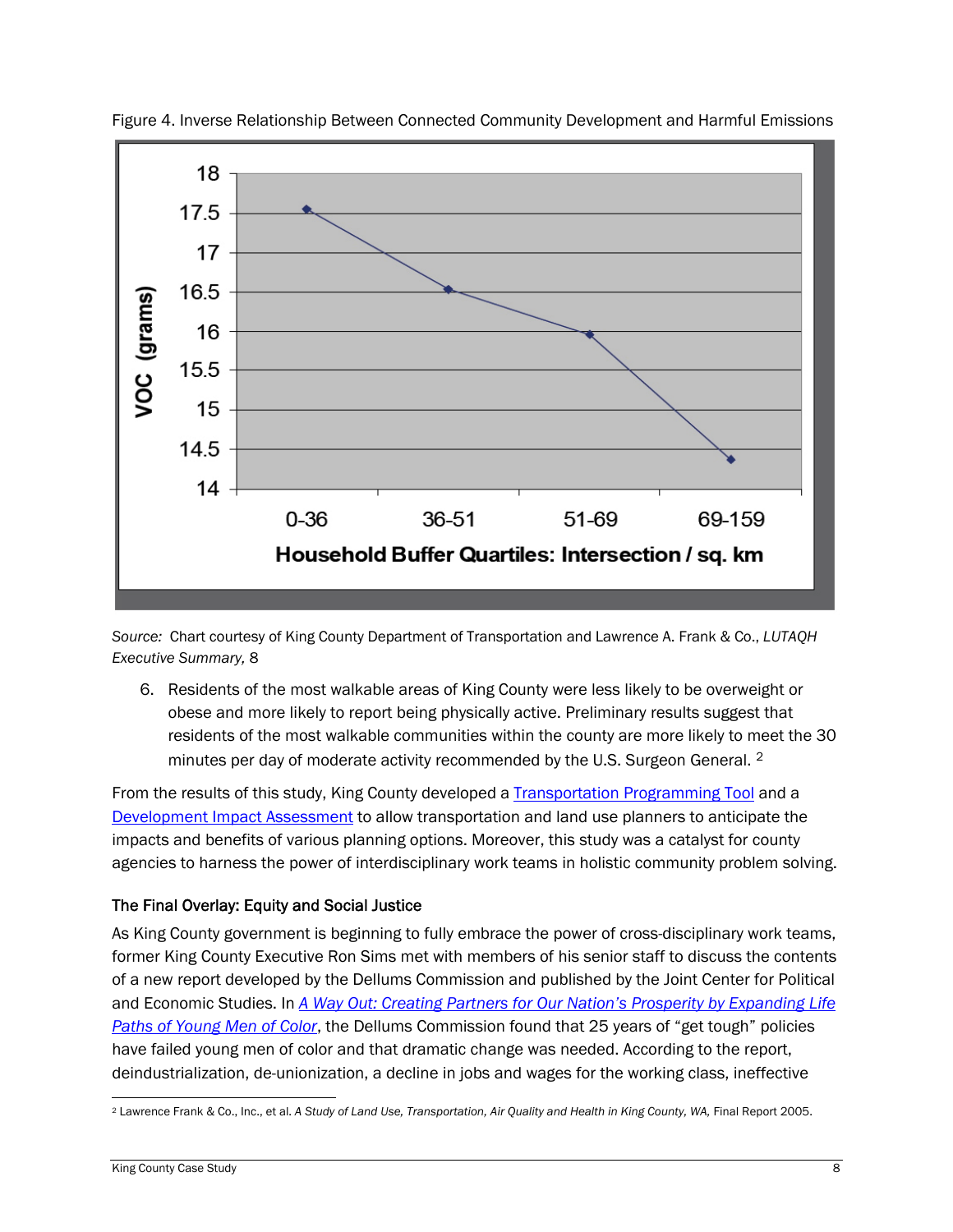drug laws, educational inequities, and discriminatory housing policies have led to higher than average divorce rates, higher dropout rates, declining college enrollment and rising incarceration rates. <sup>[3](#page-8-0)</sup> About the same time, King County was asked to join [Place Matters](http://www.placematters.org/) as one of 16 teams from 21 counties. A nationwide initiative of the Health Policy Institute within the Joint Center for Political and Economic Studies, Place Matters is designed to improve the health of participating communities by addressing social conditions that lead to poor health.



Figure 5. Educational Attainment by Region and Race/Ethnicity, Age 25 and Older, King County, 1999

*Source:* Seattle-King County Department of Public Health, *Health of King County Report 2006*, 2-5

In a February 2008, *[Seattle Times](http://seattletimes.nwsource.com/html/opinion/2004172510_sundayronsims10.html)* op-ed, Sims made a compelling case for adding equity and social justice as a central focus for county government. "At this moment, here in communities as forwardthinking as Seattle and King County, the color of your skin or your home address are good predictors of whether you will have a low-birth-weight baby, die from diabetes, or your children will graduate from high school or end up in jail." Other indicators noted in the op-ed include the following:

- A child in South King County is more than twice as likely to drop out of high school as one in East King County;
- A worker making between \$15,000 and \$25,000 a year is 10 times less likely to have health insurance than one making more than \$50,000 per year;

<span id="page-8-0"></span> <sup>3</sup> A Way Out: Creating Partners for Our Nation's Prosperity by Expanding Life Paths of Young Men of Color, Joint Center for Political and Economic Studies, November 2006.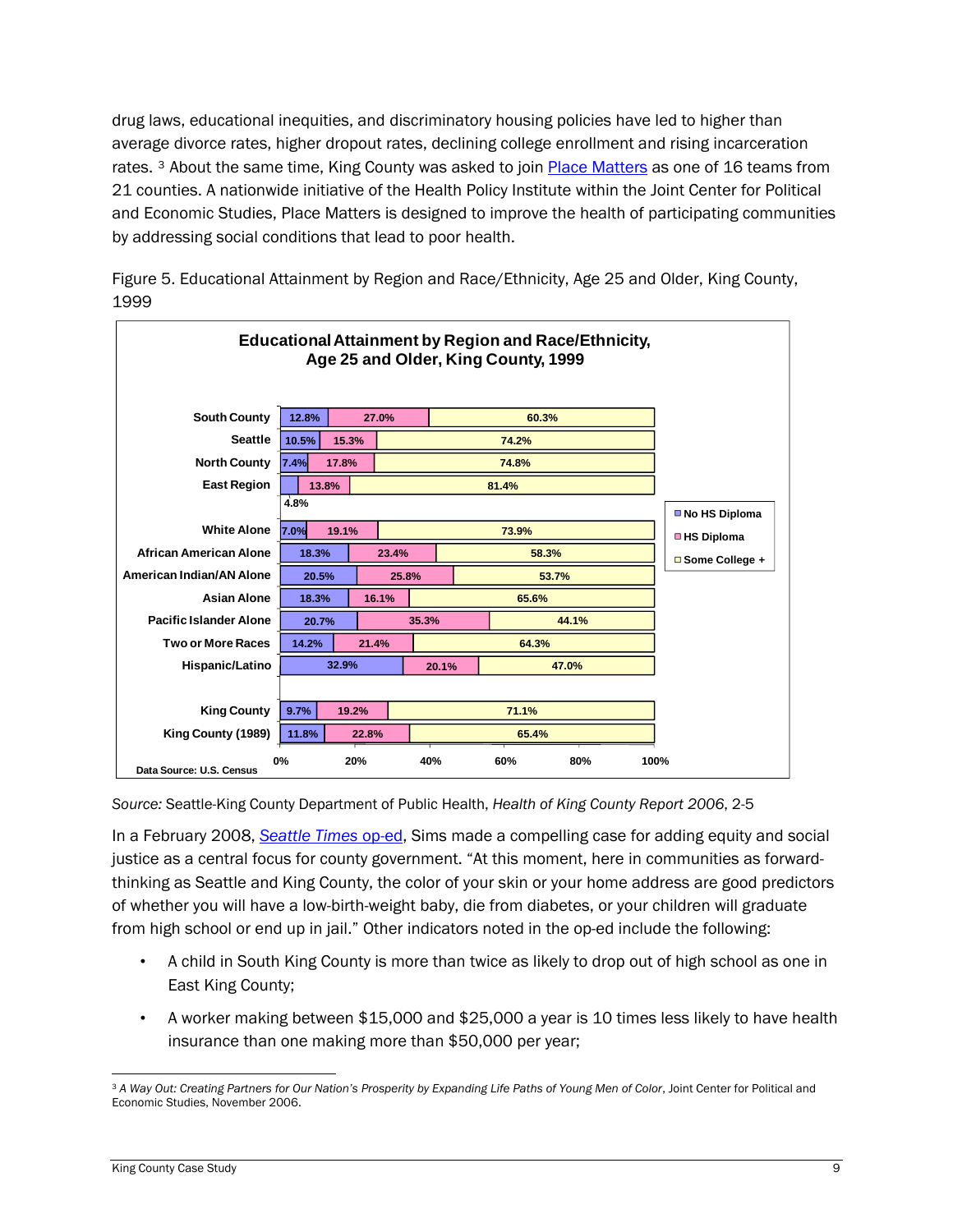- A youth of color is six times more likely than a white youth to spend time in a state or county correctional facility;
- A Southeast Seattle resident is four times more likely to die from diabetes than a resident of Mercer Island;
- A Native American baby is four times more likely to die before her first birthday than a white baby. [4](#page-9-0)

Calling on the collective resources of county government, Sims announced the launch of the [Initiative on Equity and Social Justice](http://www.kingcounty.gov/exec/equity.aspx). One goal of this initiative is to begin investing as far "upstream" as possible to avoid more costly "downstream" impacts. The follow chart is one tool for communicating this goal within county government and to community partners.

#### Figure 6. The Equity Stream



*Source: King County Equity and Social Justice Initiative 2008 Report, 9* 

Another goal of the initiative is to intentionally use an "equity lens" in making decisions about policies, budgets, and programs. An example of this approach can be seen in figure 7 and table 1.[[Q: ok?]] County departments began to systematically overlay various data sets to better understand the impacts of policy and operational decisions on poverty and communities of color.

<span id="page-9-0"></span> 4 Ronald C. Sims, "Equity and Social Justice", Special to *The Seattle Times*, February 10, 2008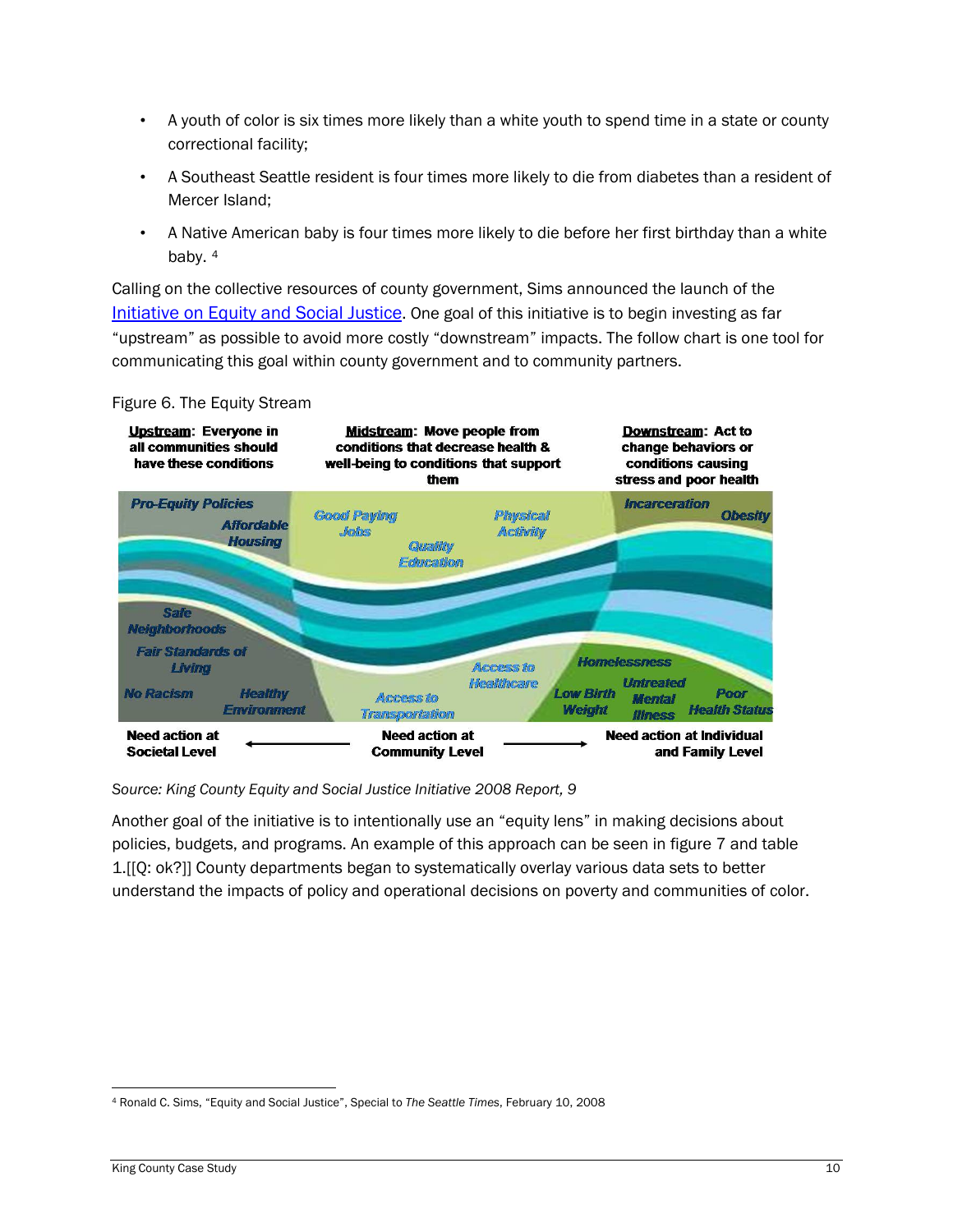

## Figure 7. Ethnic Minority Communities and Their Proximity to Parks & Open Space

*Source:* King County Department of Natural Resources and Parks

Table 1. Unincorporated Racial Demographics and Proximity to King County Parks

| Category | Mnority        | Of BIkGrps | Total      | Minority   | Minority  | Median Distance        |
|----------|----------------|------------|------------|------------|-----------|------------------------|
|          | Pot Range      |            | Population | Population | <b>Fd</b> | to King County Parks & |
|          |                |            |            |            | Overall   | Open Space (mile)      |
| A        | $0.0 - 11.9%$  | 153        | 164580     | 12020      | 7.30      | 0.00.                  |
| Ð        | 12.0 - 15.9%   | 26         | 32814      | 4055       | 14.19     | 0.24                   |
| C.       | $16.0 - 21.4%$ | 33         | 41253      | 750T       | 18.20     | 0.29                   |
| D        | $21.5 - 27.9%$ | -26        | 42633      | 10393      | 24.38     | 0.32                   |
| Е        | $28.0 - 39.9%$ | 22         | 35290      | 11696      | 33.12     | 0.30                   |
|          | 40.0 100%      | 32.        | 132731     | 17541      | 53.59.    | 0.17                   |

|  | Unincorporated racial demographics (by Block Group) and proximity to King County Parks |  |  |  |  |
|--|----------------------------------------------------------------------------------------|--|--|--|--|
|  |                                                                                        |  |  |  |  |

Countywide Racial Demographics (by Block Group) and Proximity to All Perios in King County

| Category | Minority.        | Of BikGross | Total Population | <b>Minority</b> | Minerity Pet [ | Median Distance |
|----------|------------------|-------------|------------------|-----------------|----------------|-----------------|
|          | Pot Range        |             |                  | Population      | Overall        | to Planks 7     |
|          |                  |             |                  |                 |                | Open: Space     |
|          |                  |             |                  |                 |                | (mile)          |
| A.       | $0.0 - 11.9%$    | $-7 - 1$    | 465.204          | 39334           | $-3.46$        | 0.00            |
| B        | $12.0 + 15.9 \%$ | -225        | 245 375          | $-34164$        | 1392           | 0.00            |
| C.       | $6.0 - 21.4\%$   | 226         | 250239           | 46096           | 16.42          | 0.13            |
| Ð        | 215-279%         | 212         | 241993           | 58912           | 2434           | 0.15            |
| Е        | 28.0 39.9%       | 229         | 281031           | 93695           | 3334           | 0.00            |
| F        | 40.0 100%        | 214         | 250 192          | 149326          | 5898           | 0.14            |

*Source: King County Department of Natural Resources and Parks*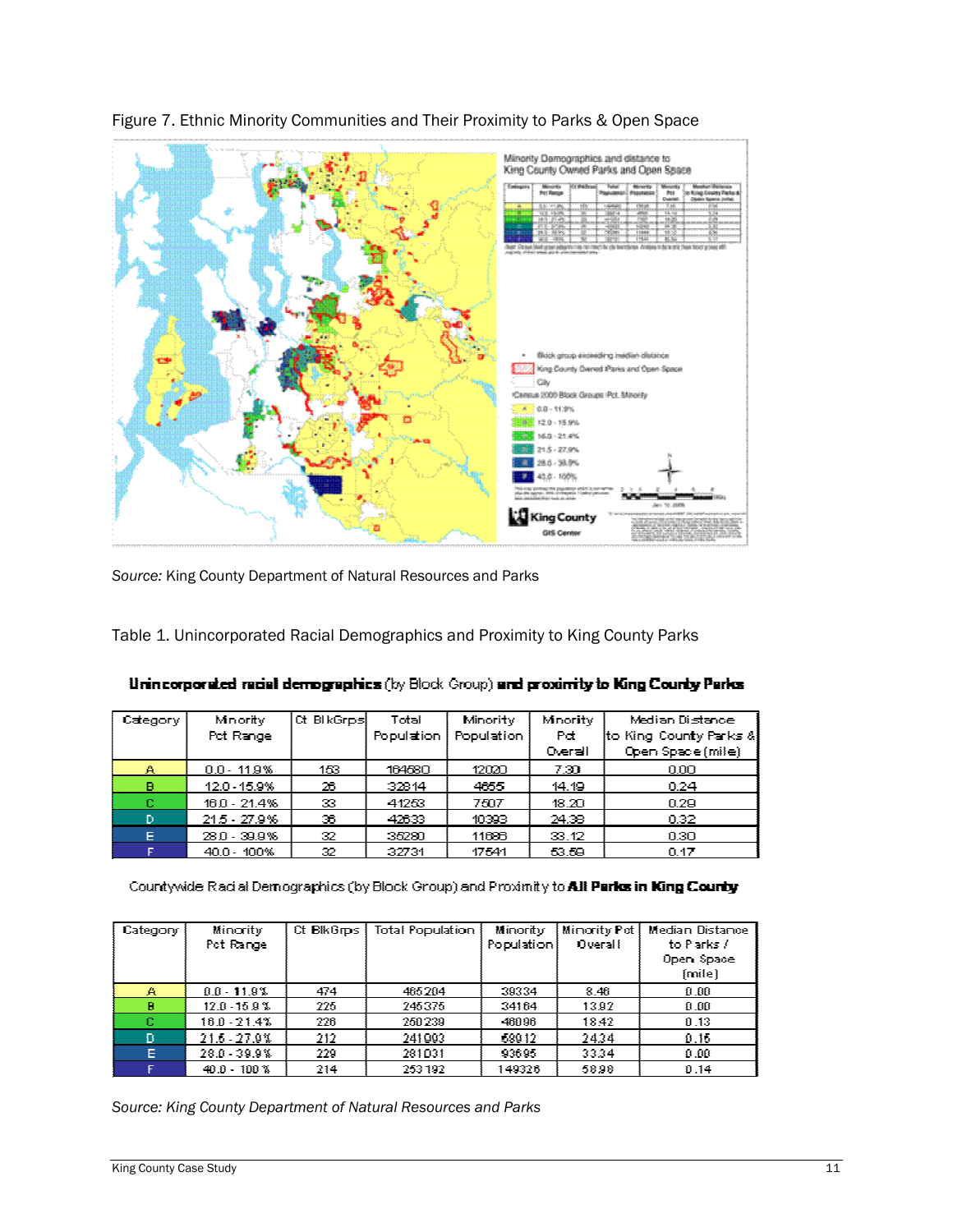Data overlays allowed county officials to ask different questions about public investments and whether community amenities, such as parks and trails, are distributed equitably and effectively across the region. With the HealthScape study under their belt, county officials were keenly aware of how recreational spaces and trail connectivity contribute to overall community health. The result of the data overlay shown in figure 8 led Parks Division officials to set aside funds to further develop the South County trail system.

Figure 8. The King County Regional Trail System



*Source:* King County Department of Natural Resources and Parks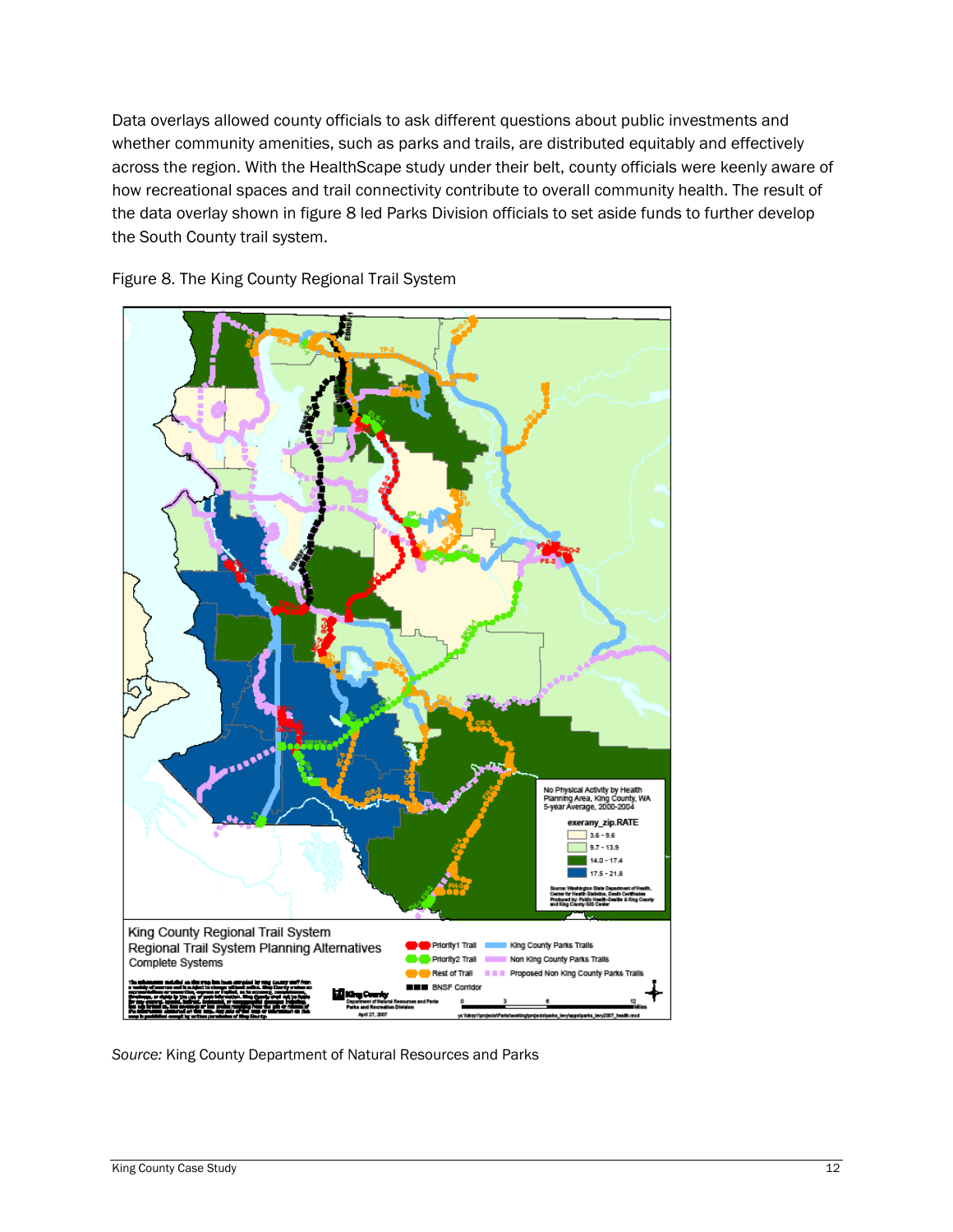At the direction of Executive Sims, each department was asked to make annual commitments to the Equity and Social Justice Initiative, thereby attacking community inequities from many different disciplines. Examples from 2008 include the following:

- Rewriting the zoning code to allow greater flexibility for developers and encourage more vibrant, mixed-use neighborhoods in return for providing public benefit, such as mixedincome housing, walkability, and sustainability.
- Offering court-involved youth the chance to learn about and train for high-wage and highdemand "green jobs."
- Encouraging underrepresented groups to participate in neighborhood revitalization projects.
- Engaging lower income and non-English speaking community groups to assist in the revision of bus routes due to the opening of a light rail line in their neighborhoods.
- Increasing equitable access to the county's innovative Health Incentive benefits program.
- The development of an enhanced translation policy and system—creating consistent, highquality materials in 20 languages.

County planners also developed an Equity Impact Review Tool to serve as a lens through which managers could examine their operations and new initiatives. Each executive branch department is beginning to use this tool to better understand the impact of proposed new policies, programs, or budget decisions on low-income residents and communities of color and to look for opportunities to improve services.

To inculcate use of the equity tool and to encourage expanded use of social justice principles, King County designed a formal, mandatory Equity and Social Justice Initiative (ESJI) training program. The goals of the training are to enable staff to

- Learn the ESJI's vision, mission, and guiding principles;
- Explore the underlying concepts of equity and social justice and how these apply to their work;
- Understand the priority being placed on the initiative within the government; and
- Understand how equity and social justice principles apply to county policies, delivery of services, and community engagement.

In its first phase, the ESJI training is geared toward 1,014 department directors, managers, and frontline supervisors. The ultimate vision for the training program is to see that all 13,500 employees receive training in Equity, putting it on par with such long-standing trainings as anti-sexual harassment and public sector ethics.

Inherent in the Equity initiative is the intention to elevate the role of diverse communities to one of full partner in designing and implementing strategies to promote neighborhood vitality and resiliency. The vision is that the county can achieve an equitable and effective array of services and service delivery methodologies, through review of current and past appropriation decisions, increasingly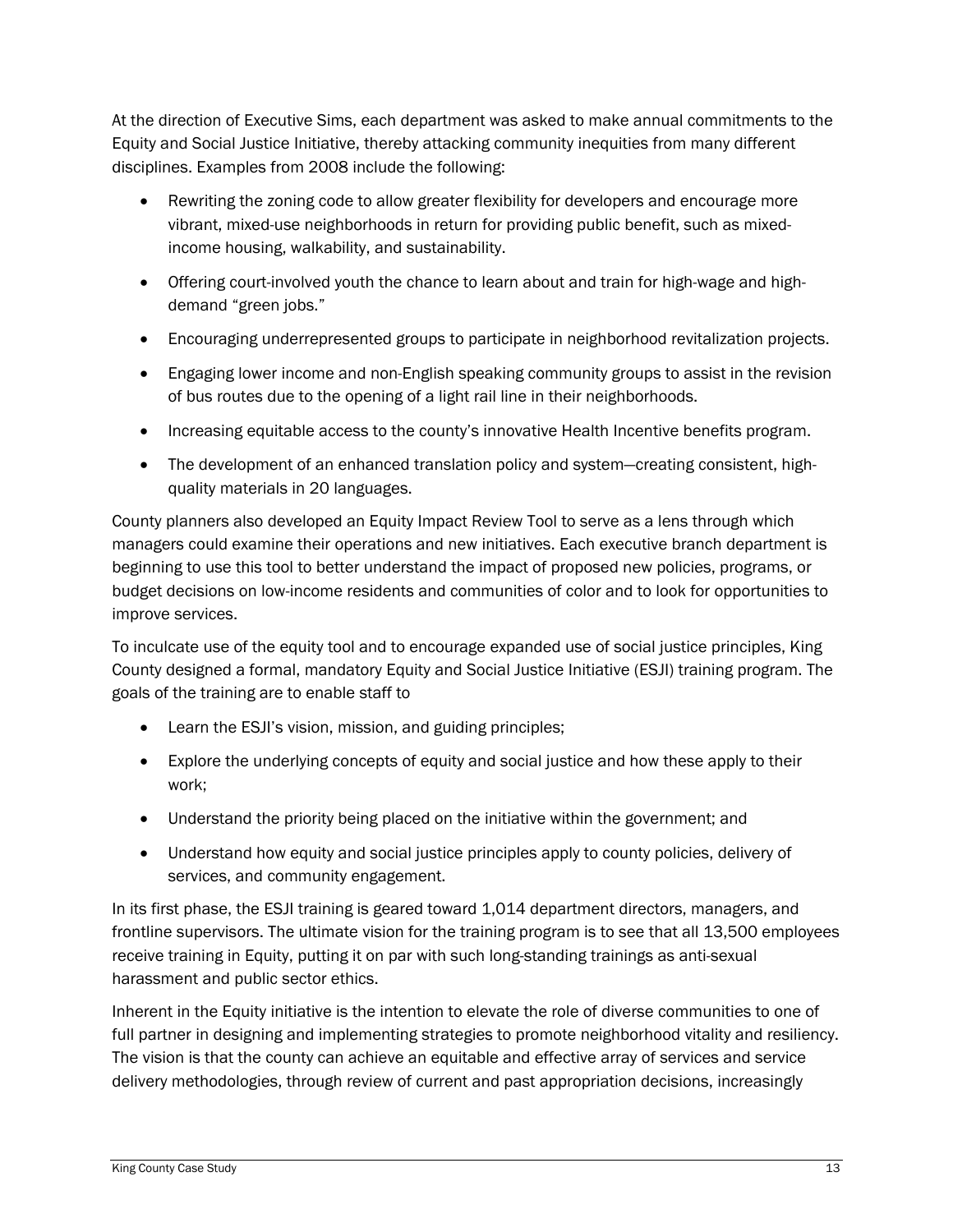sophisticated data analysis, a robust internal and external communication system, and community partnerships.

## Putting It All Together I: The Greenbridge Project

In the summer of 2002, King County Executive Ron Sims requested that staff prepare an ordinance for pilot housing projects to determine whether innovative permit processing, site development, and building construction techniques based on low-impact development and construction practices result in environmental benefits and affordable housing. It was hoped this approach would also lead to administrative and development cost savings for project applicants and King County.<sup>[5](#page-13-0)</sup> [Greenbridge](http://www.kcha.org/HOPEVI/index.html) was one of these pilot projects. In addition to building new infrastructure, the goals were to make this affordable housing project more pedestrian oriented, increase density, and include low-impact drainage and mixed-use buildings. The project includes parks of all sizes, trails, narrower streets, and energy efficient housing.

Greenbridge was developed on the site of the 569 unit Park Lake Homes public housing project, which in the 1940s had been temporary housing for Boeing Company defense workers. The King County Housing Authority received Hope VI funding to implement this new housing vision with King County itself putting \$10 million into the effort.



Figure 9. The Greenbridge Community

*Source:* King County Housing Authority

Greenbridge reflects not only a new vision for community development in King County but the new spirit of multidisciplinary collaboration. Permitting officials, the Housing Authority, transportation engineers, park planners, the school district, and the Health and Human Services departments all worked in partnership with the community to design this new neighborhood. Hundreds of community meetings staffed with translators helped the public agencies to understand what would allow this multicultural neighborhood to succeed. The amenities at Greenbridge now include

- Renovated community center
- **Library**
- Head Start program

<span id="page-13-0"></span> 5 Ngozi Oleru, "Greenbridge: Health Equity, Environmental Justice, and the Built Environment," Presentation at the 2008 New Partners in Smart Growth Conference, page 6.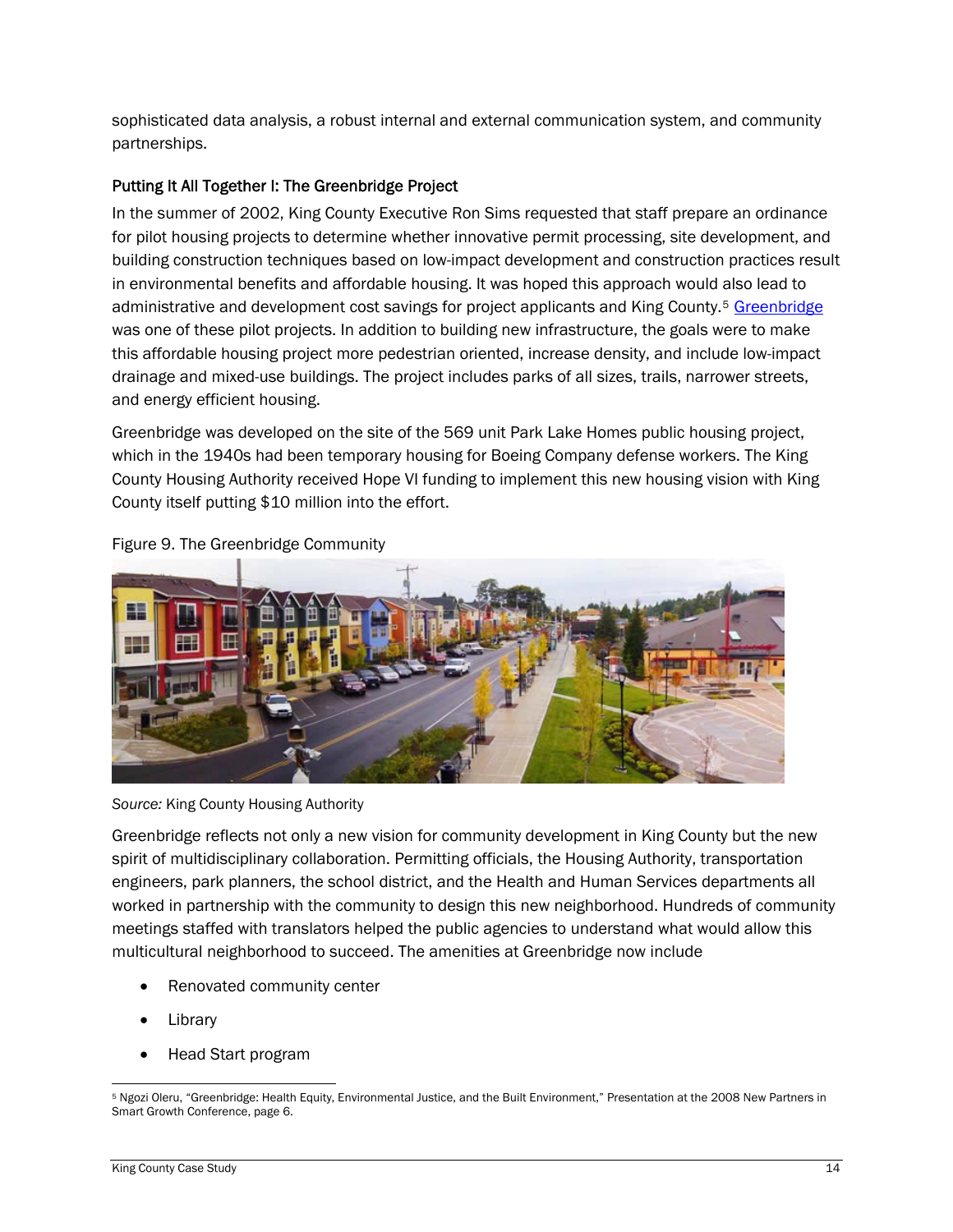- Police storefront
- Career development center
- YMCA
- Neighborhood retail
- Health department office
- Public space
- New elementary school
- Comprehensive trail system
- Wider sidewalks
- Public art
- Public transit.

Greenbridge will be completed in multiple phases. The ultimate number of units will be somewhere between 850 and 1,000. Of these, 480 will be rental units, with 300 of those being rent subsidized by public housing or project-based Section 8 funding. The remaining rentals will be affordable under tax credit regulation at 60 percent of median and below. The balance of the units, up to 520, is slated for home ownership with a goal of 75 units affordable to 80 percent of area median income. The Greenbridge staff are looking for additional capital subsidies that will reduce the cost of the homeownership units. They are also working to establish a down-payment assistance program for first-time home buyers. [6](#page-14-0)

The Greenbridge project has received over 15 awards for green design and community revitalization, including the 2008 Community-Informed Design Award from the American Institute of Architects and the Office of the Secretary of the U.S. Department of Housing and Urban Development.

#### Putting It All Together II: The SW 98th Street Corridor

Because of the success of the Greenbridge project and the analysis provided by the HealthScape study, King County was awarded 2009 federal stimulus dollars to develop the [SW 98th Street](http://www.kingcounty.gov/exec/whitecenter.aspx)  [Project](http://www.kingcounty.gov/exec/whitecenter.aspx). This investment will allow the creation of a safe, walkable corridor that will connect Greenbridge to the businesses and services in the nearby White Center business district. This small project embodies the essence of King County's interdisciplinary approach to equity and sustainability. This corridor will connect the residents of Greenbridge to the shops in White Center and to frequent bus service on 98th Street to downtown Seattle and elsewhere in the county. This corridor will encourage walking and biking instead of driving and provide a physical connection that will lead to a broader sense of community.

<span id="page-14-0"></span> 6 Cheryl Markam, Program Manager, King County Housing and Community Development Program, e-mail, January 5, 2010.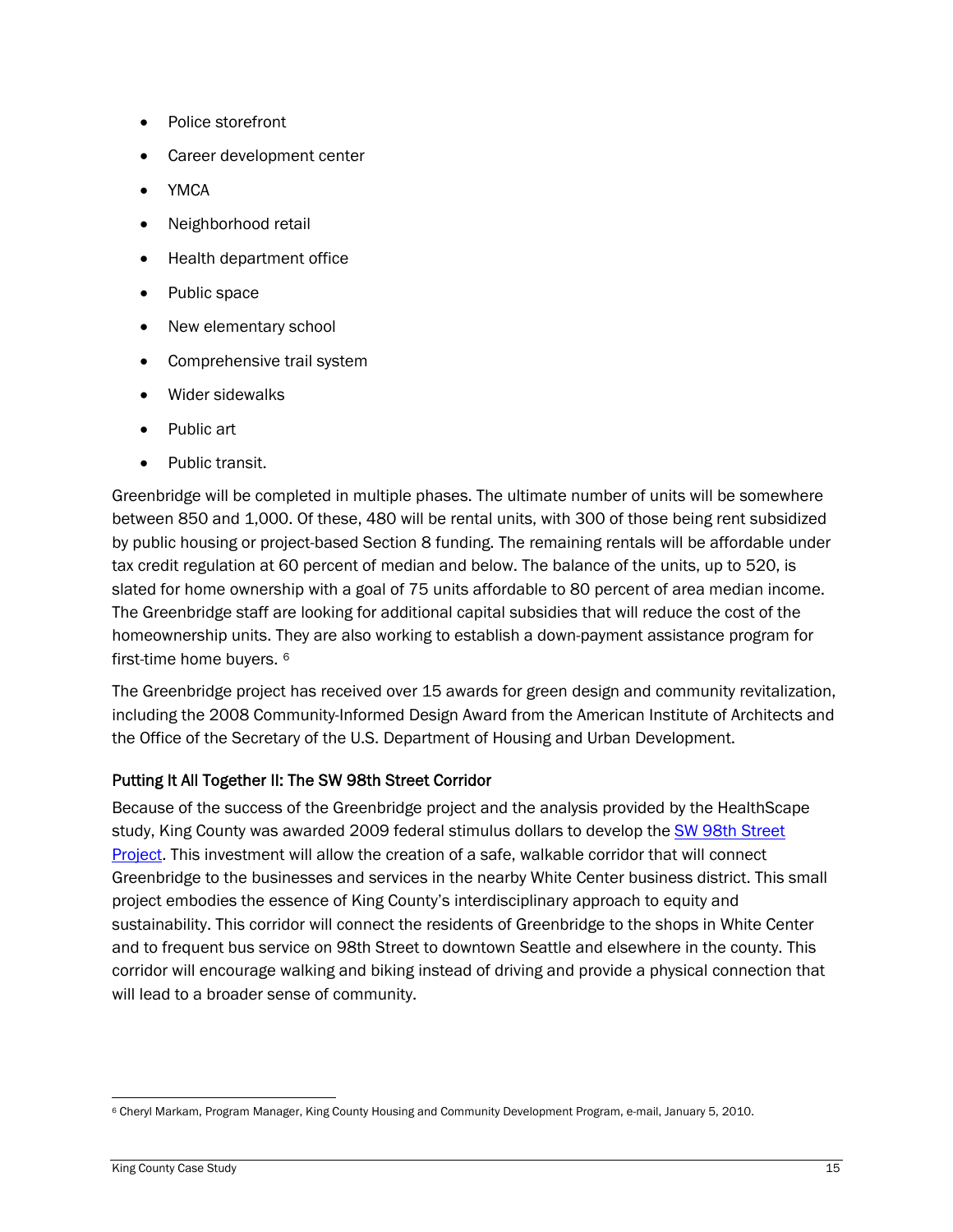#### Performance Measurement, Indicator Development, and the Use of Data

A major component of King County's success story has been the collection and ongoing development of performance indicators. This data work has come in many forms and forums—each providing important tools to aid policy and budget development as well as allowing the public to understand more readily the work of the county.

[King County Performance Scorecard](http://your.kingcounty.gov/aimshigh/documents/pdf/2008-KC-Aimshigh-scorecard-web.pdf) and [AIMs High report—](http://your.kingcounty.gov/aimshigh/index.asp)As part of the county's efforts to provide transparency and accountability, strategic planning staff produce a four-page performance scorecard and an in-depth performance measurement web site, AIMs High: Annual Indicators and Measures. The web site is designed to show the state of the county and King County government's performance.

KingStat–KingStat is the county executive's performance management program. Its purpose is to facilitate ongoing review of department performance and encourage dialogue about performance results between the executive and the departments.

[King County Benchmark Program—](http://www.kingcounty.gov/exec/strategy/PerformMgmt/BenchmarkProgram.aspx)Established in 1995 as required by the Growth Management Act, the King County Benchmark Program measures the progress of the King County Countywide Planning Policies. The program reports annually on 45 indicators within give policy areas: land use, economic development, transportation, affordable housing, and the environment.

[Annual Growth Report—](http://www.kingcounty.gov/exec/strategy/PerformMgmt/AGR.aspx)The Annual Growth Report is the county's report on growth and development trends in King County, its cities, and planning areas. The report has two primary purposes: (1) present a standard set of data on growth in King County to answer questions about where, when, and how much growth is occurring in King County and (2) provide a foundation for evaluating King County land use and development policies. [7](#page-15-0)

In addition to the above county-based and driven reports, planning staff are involved in two national and international benchmarking initiatives: **STAR Community Index** and the Global City Indicators [Facility.](http://www.cityindicators.org/)

The role of data development and monitoring in environmental work is familiar and largely intuitive to those interested in public policy. Monitoring air quality, water pollutant levels, and land erosion help to tell the story of a region's overall sustainability. Governments, nonprofits, and the public are accustomed to acting and reacting as a result of scientific environmental data. The importance of data analysis in the promotion of equity and social justice is an evolving science but an important one. In the King County example, social and health data traditionally collected and maintained by the Health Department are providing a useful foundation upon which to launch interdisciplinary approaches to community problems.

The county's use of social and health data, such as income, poverty, educational attainment, access to affordable housing, obesity, asthma hospitalization, birth weight, teen pregnancy, and crime rates (among others) has helped to delineate the most fragile communities in objective, nonemotional terms. The identification of these communities then allows other disciplines, such as bus and light rail services, land use planning, parks, trails, garbage disposal, and sewage treatment to ask

<span id="page-15-0"></span> 7 King County Performance Management Section, Office of Strategic Planning and Performance Management <http://www.kingcounty.gov/exec/strategy/PerformMgmt.aspx>, King County web site.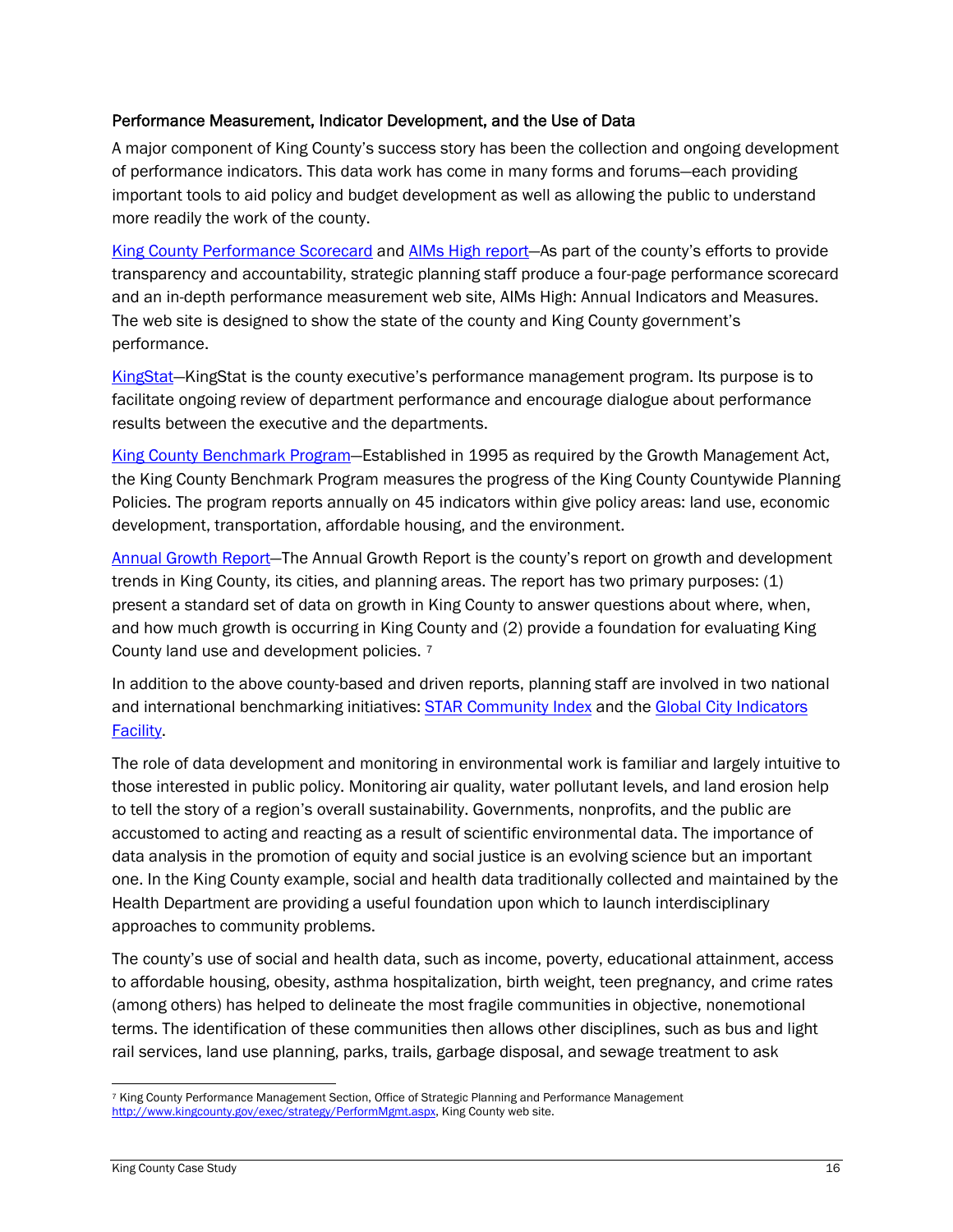questions regarding how their services are encouraging community development or creating additional neighborhood burdens in areas that can least afford it.

Finally, sharing the same social and health data sets across the government and across disciplines has helped create a common vision of community need. And the ability to track this data over time helps county staff understand where their efforts are effective and when programs and services need revision. It also helps to identify critical partnerships outside county government. For example, the county has partnered with the state, suburban cities, universities, private nonprofits, the religious community, and civic-minded businesses on a [10-year plan to end homelessness](http://www.cehkc.org/default.aspx) in the region.

#### Past Challenges and Moving into the Future

While King County government has taken small but important steps toward fostering healthy, equitable, and sustainable communities, it has not been easy. As an early adopter of these approaches, the county has struggled with creating and spreading the message throughout a large organization, developing relevant data pictures, identifying its top equity priorities, and building transparent systems of accountability that allow for creativity and innovation. These struggles, however, should be expected when tackling such complex issues as climate change, poverty, race, and privilege. Moreover, they support the crucial value of becoming a learning organization—one that is willing to learn from its successes and mistakes through open communication at all levels.

From a regional perspective, there have been disagreements between county government and suburban cities regarding density levels for and location of affordable housing units. Most cities agree that housing costs in the region run the risk of severely limiting options for moderate and lowincome families. Yet, some cities are concerned about significant concentrations of low-income housing in their backyards. Planning for several transit-oriented development projects has struggled or collapsed altogether over the county's proposed percentage requirements for affordable housing units.

Like most in jurisdictions, the future for King County is complicated by the current economic crisis. Its capacity to manage severe budget cuts and maintain momentum in changing organizational culture and practices will be tested. County officials will need to resist the tendency to stay within traditional comfort zones when facing financial hardship. Instead, it will be even more critical to engage communities and build partnerships across the region to drive toward a sustainable future.

#### **Conclusion**

For more than 20 years, King County has set about an intentional path to reclaim the land, water, and air from the effects of climate change and the stress of rapid population growth. More recently, an important reality has emerged: environmental sustainability is intimately linked to the health and well-being of each and every neighborhood. Caring for the environment and the community's most fragile residents is much more than a general act of humanitarianism. For the Pacific Northwest, environmental stewardship helps to ensure a region that will continue to support businesses and attract cutting-edge industries that fuel the local economy and provide livable wage jobs. Investing in schools, parks, and affordable housing creates more opportunity—and opportunity allows a productive and creative workforce to keep those industries competitive.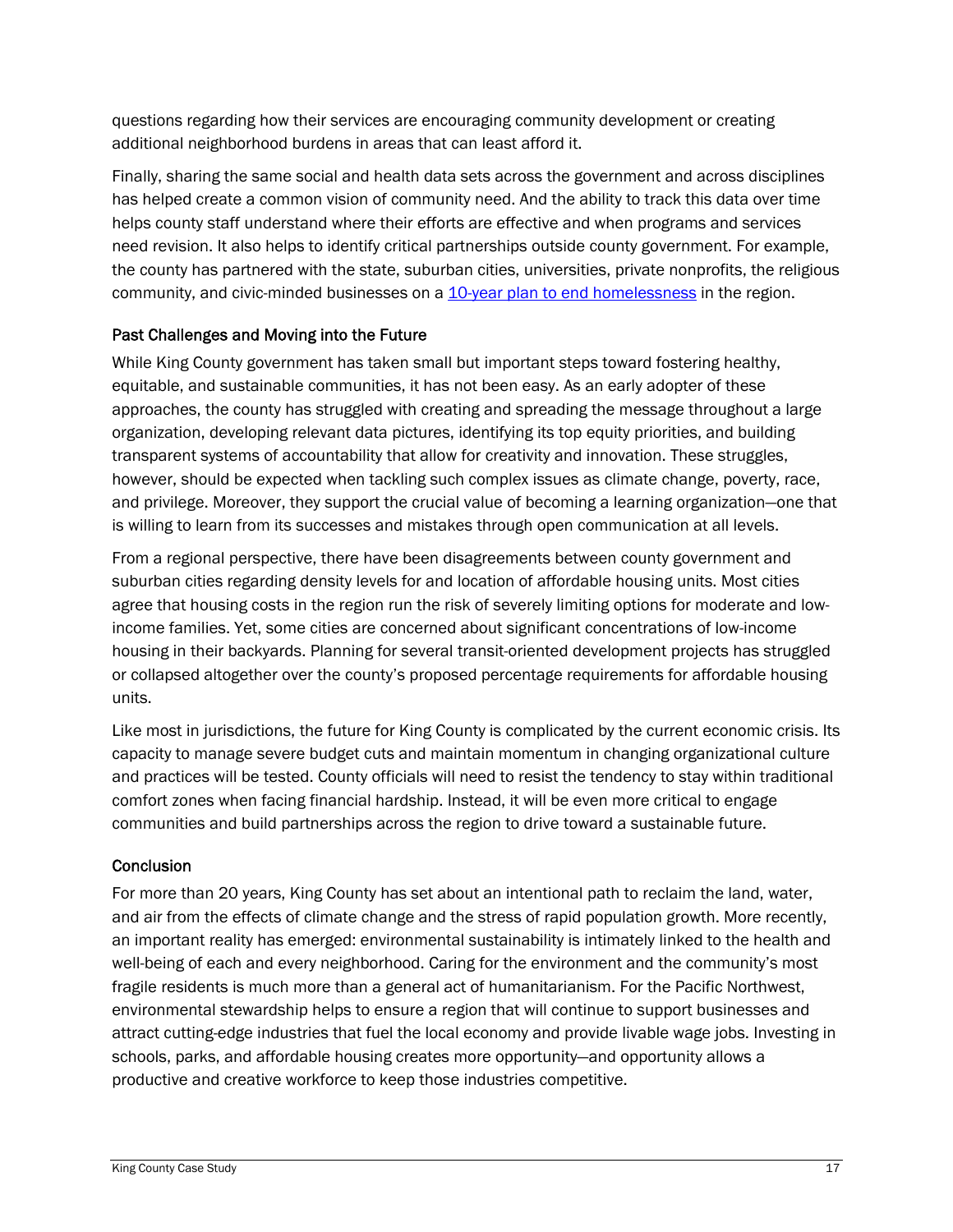King County's formal embrace of equity and social justice principles have furthered the region's overall sustainability. The early successes have largely been a product of interdisciplinary teams that have abandoned their traditional silos. These new teams have used data and indicators that provide a common understanding of the region's strengths and weaknesses. County leaders hope that as the principles of equity are more understood and each community has an opportunity to provide its own imprint on the vision, there will be stronger support for and commitment to creating opportunity in every corner of the county. Projects like Greenbridge and the SW 98th Street Corridor provide important testimony for what is possible in a more equitable and environmentally sound community.